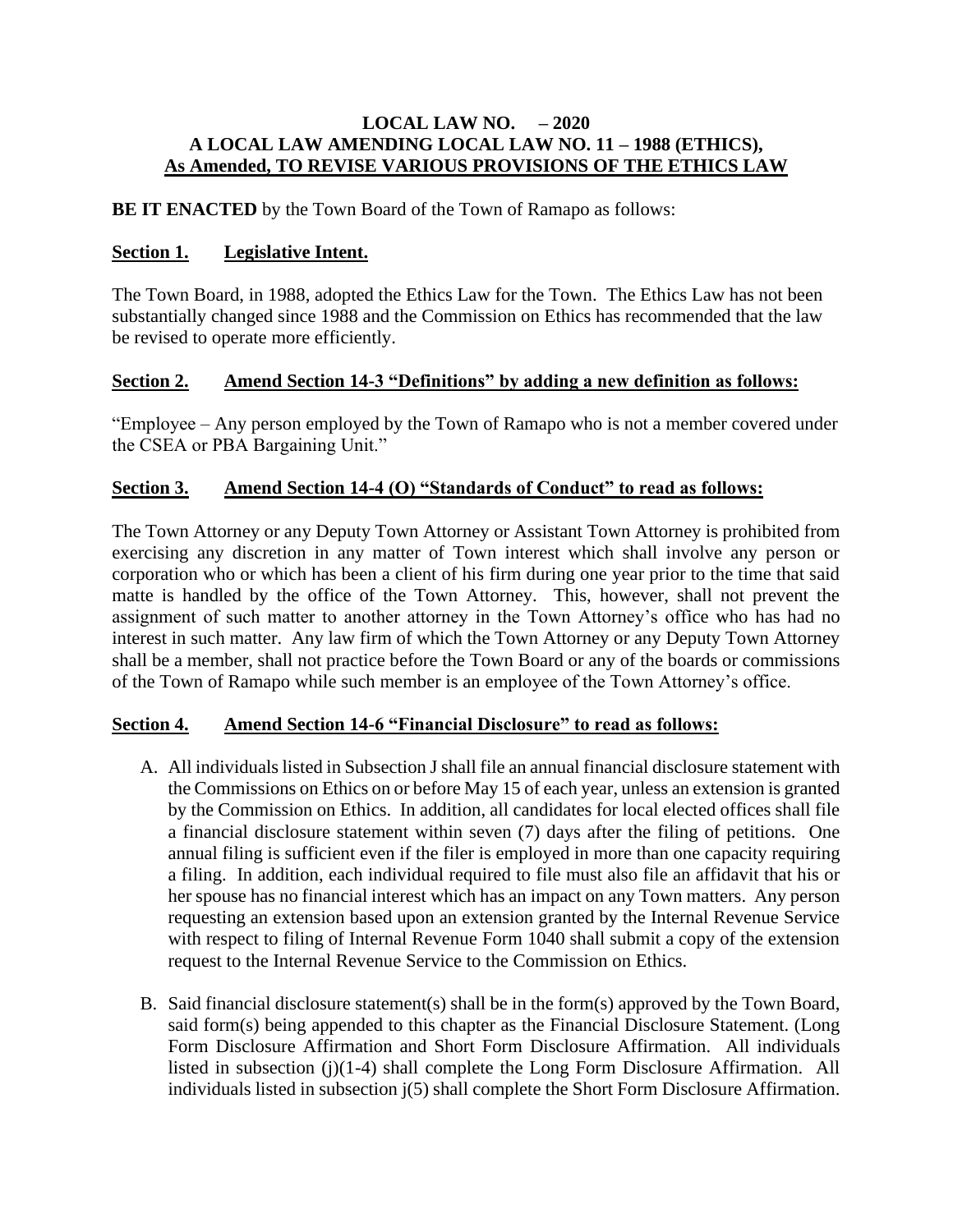The statement shall be completed in its entirety. Any questions that do not apply shall be marked "N/A." In addition, the Financial Disclosure Statement shall be signed.

- C. The financial disclosure statement shall be supplied by the Town Clerk to those individuals required to file.
- D. The annual financial disclosure statement shall be submitted in a sealed envelope to the person designated by the Town Board to receive such statements by the Commission on Ethics. Said person shall keep, as a matter of public record, a log of all such filings by name and the date on which such filing was received.
- E. The filings shall be delivered unopened to the Commission on Ethics. The Commission shall open the same to determine that said form is complete. Thereafter, the Town Clerk shall keep said filings in a closed file.
- F. Said financial disclosure statement is expressly for the purpose of evaluation by the Commission on Ethics of the legitimacy of any charges made against any individual covered by this chapter.
- G. Public Inspection
	- (1) The information set forth in the annual financial disclosure statement shall be available for public inspection except for:
		- (a) The categories of value or amount, which shall remain confidential, and any other item of information which the Commission on Ethics has deleted pursuant to §14-10E of this chapter.
	- (2) In addition, the following records of the Commission on Ethics are available for public inspection:
		- (a) Notices of delinquency sent pursuant to §14-10E of this chapter.
		- (b) Notices of violations; and
		- (c) Notices of penalties.
- H. The Commission on Ethics shall present to the Town Board in writing a list by September 1 of each year of those individuals who are not in compliance with the filing of their annual financial disclosure statement.
- I. The individuals who must file financial disclosure statements are as follows:
	- (1) All local elected officials of the Town of Ramapo (except judges or justices of the unified court system.

(2) All local political party officials who earn \$30,000 or more from political party committee funds.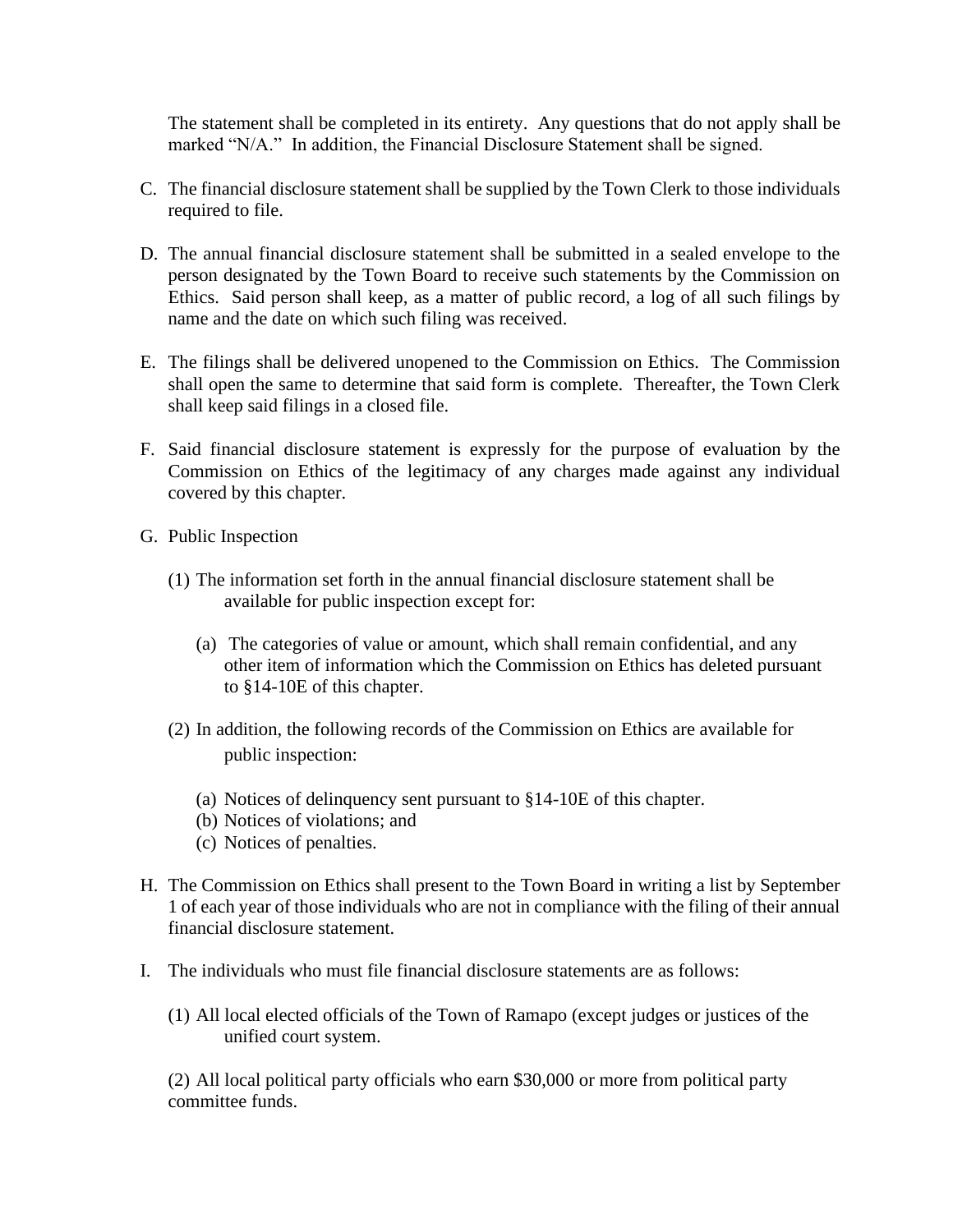- (3) All candidates for local elected offices who file petitions for nomination at a primary election or who receive the nomination of a party other than at a primary election.
- (4) Local officers and employees who hold policymaking positions as annually determined by the Town Board. These officers and employees include:
	- (a) Persons holding the following job titles:
		- (1) Confidential Assistant to Supervisor
		- (2) Director of Finance
		- (3) Town Clerk
		- (4) Receiver of Taxes
		- (5) Superintendent of Highways
		- (6) Justice Court Clerk
		- (7) Director of Parks and Recreation
		- (8) Director of Building and Grounds
		- (9) Personnel
		- (10) Director of Purchasing
		- (11) Director of Public Works
		- (12) Building Inspector II
		- (13) Assessor
		- (14) Deputy Town Clerk
		- (15) Planning Assistant
		- (16) Secretary, Planning and Zoning Boards
		- (17) Chief of Police
		- (18) Police Captain
		- (19) Police Lieutenants
		- (20) Deputy Director of Parks and Recreation
		- (21) Deputy Director of Public Works
		- (22) All members of the legal professional staff of the Town Attorney's office
		- (23) All members of the Planning Board of the Town of Ramapo
		- (24) All members of the Zoning Board of Appeals of the Town of Ramapo

(25) All members of the Assessment Board of Review of the Town of Ramapo

J. Notwithstanding the above, this chapter shall not cover any employee of the Town of Ramapo covered under the CSEA and PBA Bargaining Units.

# **Section 5. Amend Section 14-20 "Commission on Ethics" to read as follows:**

There is hereby created and established a Commission on Ethics consisting of five members to be appointed by the Town Board of the Town of Ramapo, all of whom shall reside in the Town of Ramapo and shall serve without compensation.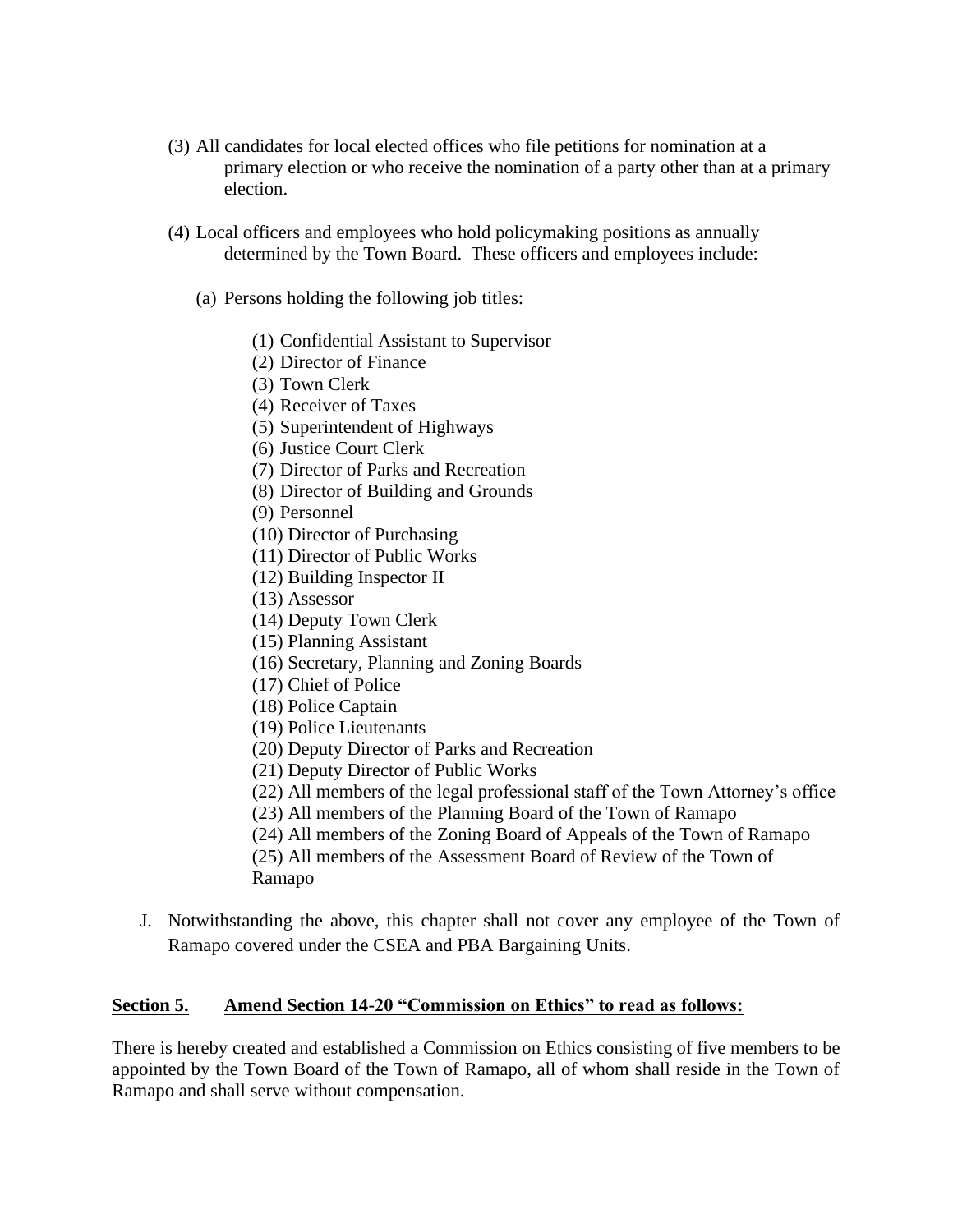- A. One member shall be an attorney admitted to practice in the State of New York; one member shall be a teacher or administrator; and one member shall be an elected or appointed municipal officer or employee; and one member shall be of a party affiliation (or nonaffiliation) different than the majority of members of the Board. The Town Board shall designate the Chairperson who shall serve at the pleasure of the appointing authority.
- B. Of the members first appointed to the Commission, one shall hold office for a term of one year; one for a term of two years; one for a term of three years; one for a term of four years; and one for a term of five years, from and after his appointment. Each successor shall be appointed for a term of five years from and after the expiration of the term of his predecessor in office. The Town Supervisor shall appoint an ex officio of the Commission.
- C. The Commission on Ethics shall meet at least annually in the month of June for purposes of organization and to review the status of all confidential memoranda required to be on file with it and to transact any other business as may properly come before it and shall report publicly to the Town Board not later than the first day of September annually on its current state of organization and on the currency of all reports required to be on file and on any other matters which may appear to be a just and proper exercise of its responsibility. The Commission may make reasonable expenditures from funds budgeted to it to effectuate the purposes of this chapter.
- D. The Commission on Ethics shall have the powers and duties prescribed by Article 18 of the General Municipal Law and shall render advisory opinions to the officers and employees of the Town of Ramapo with respect to Article 18 of the General Municipal Law and the Ethics in Government Law contained herein. In addition, the Commission may make recommendations with respect to any amendment to this chapter upon the request of the Town Board. Specifically, the Commission on Ethics shall have the following powers and duties. It shall
	- (1) Adopt rules and regulations governing Commission procedures.
	- (2) Review financial disclosure statements to determine their completeness.
	- (3) Grant extensions of filing dates to individuals requesting said extension. Said extension shall be granted for a reasonable period of time, not to exceed 60 days, unless such extension is based upon an Internal Revenue Service 1040 extension, and then until 10 days after the expiration of the IRS extension.
	- (4) Grant exemptions from any requirement contained in the financial disclosure statements to individuals required to file a financial disclosure statement.
	- (5) Permit any person required to file a financial disclosure statement to request the Commission on Ethics to delete from the copy thereof made available for public inspection one or more items of information, upon a finding by a majority of the total members of the Commission on Ethics that the information which would otherwise be required to be disclosed will have no material bearing on the reporting person's official duties.
	- (6) Receive and investigate complaints of violation of any provisions of this chapter.
	- (7) Administer and enforce the provisions of this chapter.